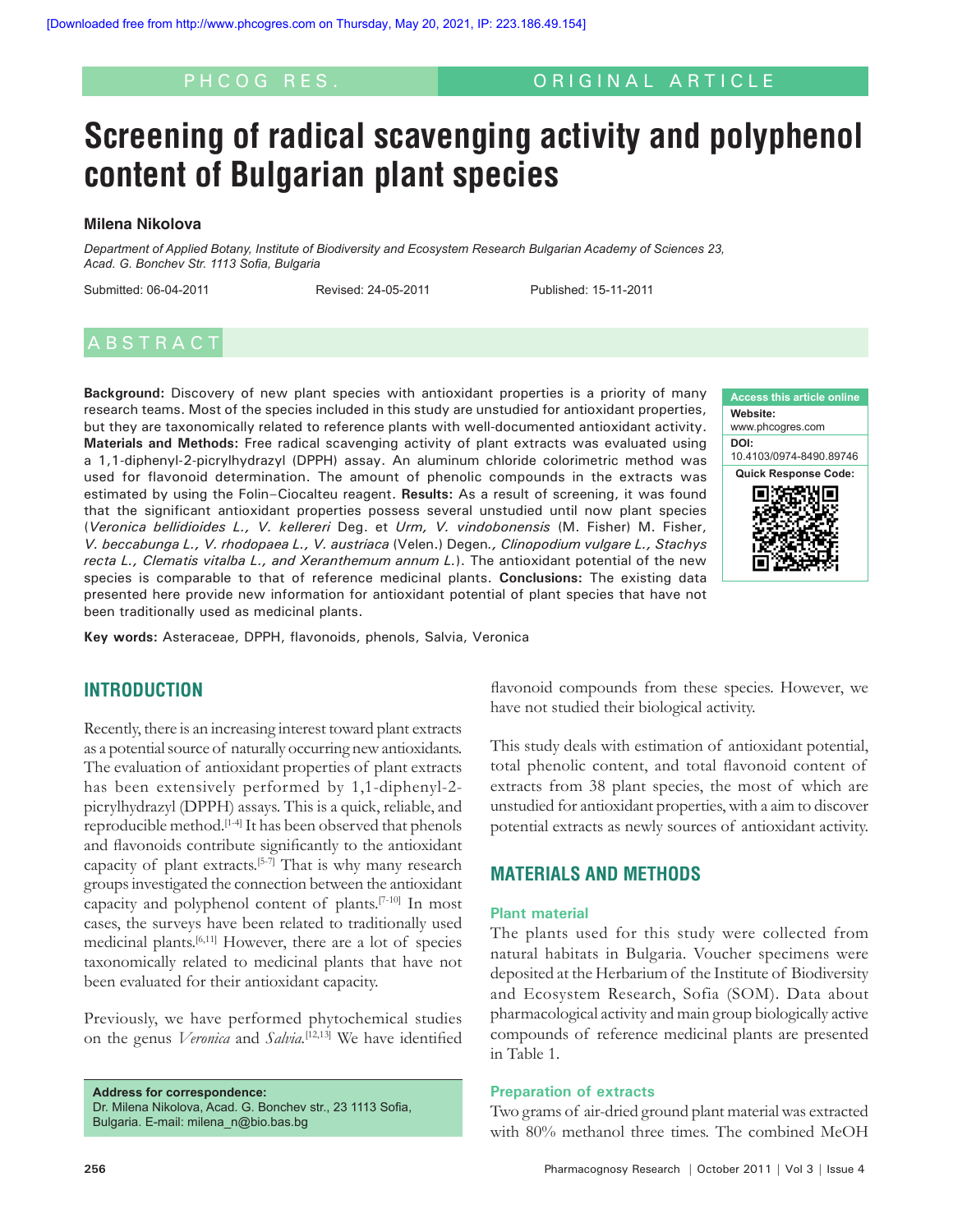Nikolova: Antioxidant activity and polyphenols of plant species

#### **Table 1: Pharmacological properties and main group components of reference medicinal plants[14]**

| <b>Plant species</b> | <b>Biological activity</b> | <b>Active compounds</b> |  |
|----------------------|----------------------------|-------------------------|--|
| Lamiaceae            |                            |                         |  |
| Salvia               | Anti-inflammatory,         | Terpenes, and           |  |
| <i>officinalis</i>   | antimicrobial,             | essential oil           |  |
|                      | diuretic,                  | flavonoids              |  |
|                      | expectorant, and           |                         |  |
|                      | astringent activities      |                         |  |
| <b>Stachys</b>       | Antispasmodic, anti-       | Alkaloids, essential    |  |
| officinalis          | inflammatory, and          | oil, flavonoids, and    |  |
|                      | appetizer                  | tannins                 |  |
| Plantaginaceae       |                            |                         |  |
|                      |                            |                         |  |
| Veronica             | Anti-inflammatory,         | Iridoids glycosides,    |  |
| officinalis          | antiseptic,                | flavonoids saponins,    |  |
|                      | expectorant, and           | chlorogenic and         |  |
|                      | diuretic                   | caffeic acids           |  |
| Ranunculaceae        |                            |                         |  |
| Clematis             | Anti-inflammatory,         | Lactones, saponins,     |  |
| vitalba              | antimicrobial, and         | sterols, and            |  |
|                      | local analgesic            | chrologenic acid        |  |
| Asteraceae           |                            |                         |  |
| Arctium Iappa        | Diuretic, diaphoretic,     | Terpenes, tannins,      |  |
|                      | a blood purifying          | and caffeic acid        |  |
|                      | agent, and                 |                         |  |
|                      | rheumatic pain             |                         |  |

extracts were evaporated under vacuum to give crude MeOH extracts that were subject to subsequent analysis.

#### **DPPH radical scavenging activity**

The DPPH radical scavenging method was used for the determination of the antioxidant capacity of the extracts.<sup>[2]</sup> Different concentrations of the plant extract (10, 20, 50, 100, 200, and 300 μg/ml, in methanol) were added at an equal volume (2.5 ml) to methanol solution of DPPH (0.3 mM, 1 ml). After 30 min at room temperature, the Ab values were measured at 517 nm on a spectrophotometer (Jenway 6320D) and converted into the percentage antioxidant activity using the following equation: DPPH antiradical scavenging capacity (%) = [1 – (Ab $_{\rm of\ sample} - \rm{Ab}_{\rm of}$  $_{\text{blank}}$ /Ab<sub>of control</sub>]  $\times$  100. Methanol (1.0 ml) plus plant extract solution (2.5 ml) was used as a blank, while DPPH solution plus methanol was used as a control. The  $IC_{50}$  values were calculated by the sigmoid non-linear regression model using plots, where the abscissa represented the concentration of tested plant extracts and the ordinate the average percent of scavenging capacity (Software Prizm 3.00).  $IC_{50}$  values denote the concentration of the sample required to scavenge 50% of DPPH radicals.

#### **Flavonoid content**

The content of flavonoids was determined by a pharmacopeia method (1989) using rutin as a reference compound.[7] One milliliter of the plant extract in methanol (10 g/l) was mixed with 1 ml aluminum trichloride in ethanol (20 g/l) and diluted with ethanol to 25 ml. The absorption at 415 nm was noted after 40 min at room temperature. Blank samples were prepared from 1 ml plant extract and one drop of acetic acid, and diluted to 25 ml. The absorption of rutin solutions was measured under the same conditions. Standard rutin solutions were prepared from 0.05 g rutin. All determinations were carried out in duplicate. The amount of flavonoids in plant extracts in rutin equivalents (RE) was calculated by the following formula:  $X = (A \times m_0 \times 10)/(A_0 \times m)$ , where: *X* is the flavonoid content, mg/g plant extract in RE; *A* is the absorption of plant extract solution;  $A_{\boldsymbol{0}}$  is the absorption of standard rutin solution; m is the weight of plant extract, g; and  $m_0$  is the weight of rutin in the solution, g.

#### **Phenol content**

The amount of total phenolics in the extracts was determined by the Folin-Ciocalteu procedure, using gallic acid as the standard.[4,15] Distilled water (2 ml) was combined with 0.5 ml of sample, 200 µl of Folin–Ciocalteu's reagent, and 2 ml of  $\text{Na}_2\text{CO}_3$  (6%). After incubation at room temperature for 40 min, the absorbance of the mixture was measured at 765 nm against a blank without the sample. Quantification was done on the basis of the standard curve of gallic acid. Results were expressed as milligrams of gallic acid equivalents (GAE) per gram of extracts.

#### **Statistical analysis**

All of the experiments were carried out in triplicate. The content of total phenols and flavonoids was presented as mean ± SD. The correlation coefficient was calculated using MS Excel software (CORREL statistical function).

#### **RESULTS AND DISCUSSION**

Methanol extracts of 38 species listed in Table 2 were examined for their antiradical potential using a DPPH assay. Most of species included in this study are unstudied for antioxidant properties, but they are taxonomically related to reference plants (*Salvia officinalis, Salvia tomentosa, Stachys officinalis,* and *Veronica officinalis*) with well-documented antioxidant activity. Among the plants screened, the extracts of *Salvia scabiosifolia*, *Veronica chamaedrys, Clinopodium vulgare*, *Veronica vindobonensis, Salvia ringens, Veronica bellidioides, Tanacetum macrophyllum, Veronica persica, Veronica rhodopaea*, *Stachys recta*, *Clematis vitalba*, and *Vetronica beccabunga* are the most active and their  $IC_{50}$  values are 17.72, 21.65, 22.33, 24.48, 25.71, 31.52, 37.85, 37.85, 39.21, 39.79, 41.17, 46.73, and 47.85 µg/ml, respectively. Other plant extracts of *Salvia pratensis, S. nemorosa, Veronica kellereri, V. austriaca,* and *Xeranthemum annum* also possessed significant activity and their  $IC_{50}$  values were between 50 and 100 µg/ml. The extracts of *Veronica polita, V. teucrium,* and *V. hederifolia* have shown  $IC_{50}$  values below 200  $\mu$ g/ml. Little antioxidant activity  $(>200 \mu g/ml)$  was observed for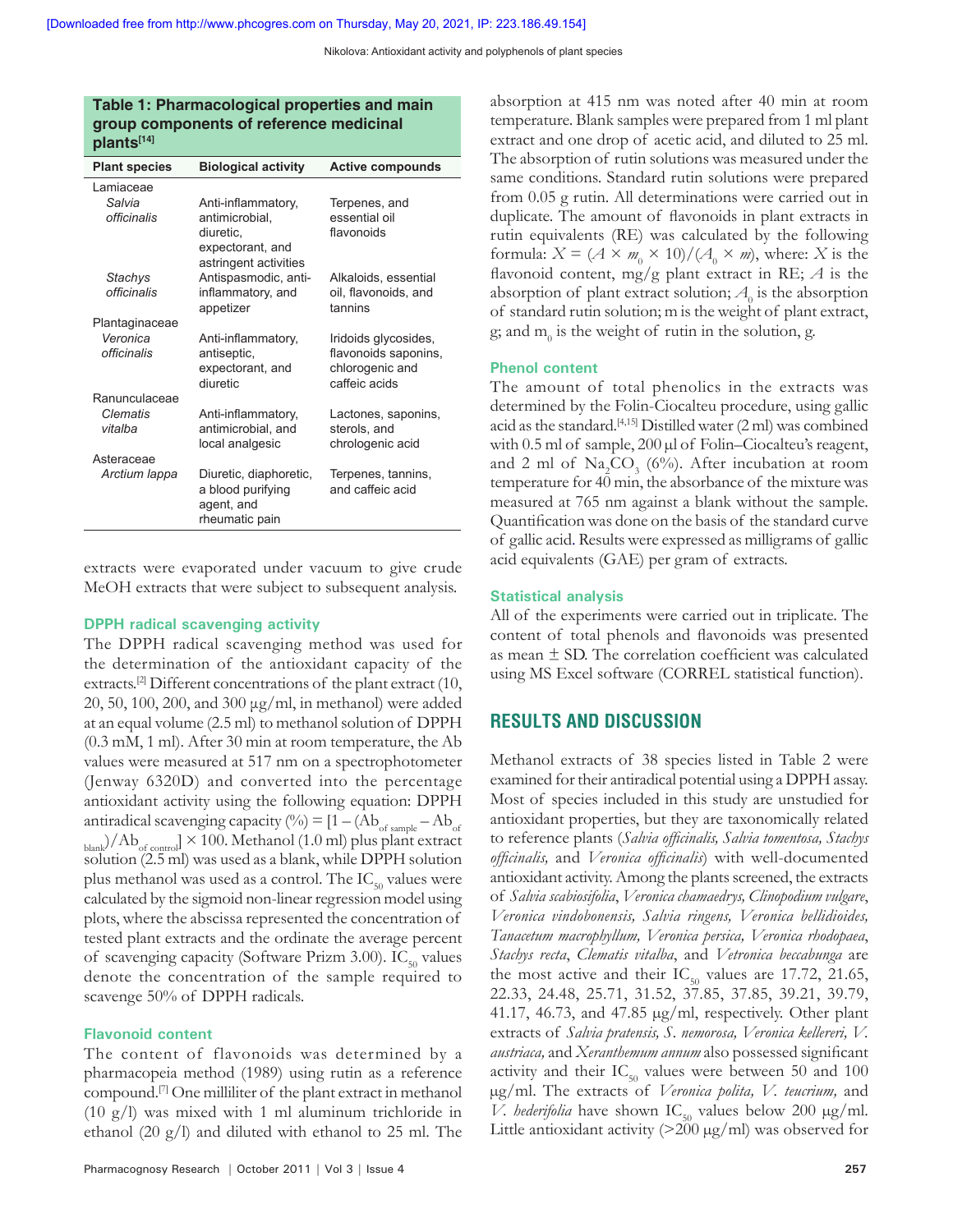Nikolova : Antioxidant activity and polyphenols of plant species

| <b>species</b>                                   |                    |                      |                                                    |                                                         |
|--------------------------------------------------|--------------------|----------------------|----------------------------------------------------|---------------------------------------------------------|
| <b>Plant species</b>                             | <b>Plant parts</b> | $IC_{50}$ µg/ml DPPH | <b>Total flavonoids</b><br>(mg/g extract)<br>in QE | <b>Total phenols</b><br>(mg/g extract) in<br><b>GAE</b> |
| Lamiaceae                                        |                    |                      |                                                    |                                                         |
| Salvia officinalis L.                            | Inflor.            | 35.72                | $2.24 \pm 0.2$                                     | $98.86 \pm 5.9$                                         |
| Salvia tomentosa Mill.                           | Inflor.            | 11.32                | $3.83 \pm 0.5$                                     | $94.42 \pm 4.6$                                         |
| Salvia ringens Sibth et Sm.                      | Inflor.            | 25.71                | $1.17 \pm 0.6$                                     | $48.54 \pm 5.7$                                         |
| Salvia nutans L.                                 | Inflor.            | >200                 | $2.05 \pm 0.4$                                     | $30.51 \pm 2.4$                                         |
| Salvia pratensis L.                              | Inflor.            | 86.20                | $2.44 \pm 0.6$                                     | $21.44 \pm 3.2$                                         |
| Salvia nemorosa L.                               | Inflor.            | 93.72                | $0.90 \pm 0.1$                                     | $36.41 \pm 4.7$                                         |
| Salvia scabiosifolia Lam.                        | Inflor.            | 19.72                | $3.31 \pm 0.4$                                     | $59.42 \pm 7.1$                                         |
| Stachys officinalis (L.) Trev.                   | Aerial             | >200                 | $1.05 \pm 0.4$                                     | $33.75 \pm 5.4$                                         |
| Stachys annua L.                                 | Aerial             | >200                 | $1.59 \pm 0.2$                                     | $37.16 \pm 6.9$                                         |
| Stachys recta L.                                 | Aerial             | 41.17                | $2.72 \pm 0.7$                                     | $45.52 \pm 4.2$                                         |
| Stachys milani Petr.                             | Aerial             | >200                 | $2.21 \pm 0.5$                                     | $40.36 \pm 3.6$                                         |
| Stachys balcanica Ball.                          | Aerial             | >200                 | $1.59 \pm 0.3$                                     | $41.78 \pm 3.2$                                         |
| Stachys germanica L.                             | Aerial             | >200                 | $1.51 \pm 0.4$                                     | 37.23 6.2                                               |
| Stachys bulgarica (Deg. Et Neič.) Hay.           | Aerial             | >200                 | $1.60 \pm 0.2$                                     | $15.16 \pm 5.1$                                         |
| Stachys alpina L.                                | Aerial             | >200                 | $0.86 \pm 0.7$                                     | $24.37 \pm 3.9$                                         |
| Stachys sylvatica L.                             | Aerial             | >200                 | $0.60 \pm 0.5$                                     | $17.34 \pm 2.8$                                         |
| Clinopodium vulgare L.                           | Aerial             | 22.33                | $2.41 \pm 0.5$                                     | $41.83 \pm 6.5$                                         |
| Plantaginaceae                                   |                    |                      |                                                    |                                                         |
| Veronica officinalis L.                          | Aerial             | 17.59                | $3.63 \pm 0.2$                                     | 64.26 $\pm$ 3.7                                         |
| Veronica kellereri Deg. et Urm.                  | Aerial             | 56.93                | $2.06 \pm 0.3$                                     | $59.99 \pm 7.2$                                         |
| Veronica serpylifolia L.                         | Aerial             | >200                 | $2.62 \pm 0.2$                                     | $33.84 \pm 5.6$                                         |
| Veronica persica Poir.                           | Aerial             | 39.21                | $3.24 \pm 0.1$                                     | $45.34 \pm 7.1$                                         |
| Veronica bellidioides L.                         | Aerial             | 31.52                | $1.77 \pm 0.4$                                     | $78.22 \pm 7.4$                                         |
| Veronica polita Fries.                           | Aerial             | 104.4                | $1.92 \pm 0.6$                                     | $23.77 \pm 3.4$                                         |
| Veronica vindobonensis (M. Fisher) M. Fisher     | Aerial             | 24.48                | $2.27 \pm 0.3$                                     | $56.32 \pm 6.3$                                         |
| Veronica chamaedrys L.                           | Aerial             | 21.65                | $2.19 \pm 0.3$                                     | $45.43 \pm 4.9$                                         |
| Veronica becabunga L.                            | Aerial             | 47.85                | $0.93 \pm 0.4$                                     | $49.27 \pm 4.7$                                         |
| Veronica teucrium L.                             | Aerial             | 112.8                | $1.92 \pm 0.4$                                     | 32.98 3.8                                               |
| Veronica rhodopoea (Velen.) Degen.               | Aerial             | 39.79                | $3.85 \pm 0.3$                                     | $79.93 \pm 8.2$                                         |
| Veronica hederifolia L.                          | Aerial             | 124                  | $1.50 \pm 0.2$                                     | 23.12 4.1                                               |
| Vetronica austriaca L.                           | Aerial             | 71.12                | $1.58 \pm 0.6$                                     | $37.32 \pm 3.6$                                         |
| Veronica urticifolia Jacq.                       | Aerial             | >200                 | $0.87 \pm 0.2$                                     | 34.43 3.4                                               |
| Ranunculaceae                                    |                    |                      |                                                    |                                                         |
| Clematis vitalba L.                              | Leaves             | 46.73                | $3.16 \pm 0.4$                                     | $15.77 \pm 2.9$                                         |
| Pulsatilla montana (Hoppe) Reichenb.             | Aerial             | >200                 | $2.39\pm0.6$                                       | $19.94 \pm 23.5$                                        |
| Asteraceae                                       |                    |                      |                                                    |                                                         |
| Tanacetum macrophilum (Waldst. and Kit.) Schultz | Inflor.            | 37.85                | $2.89 \pm 0.1$                                     | $57.47 \pm 8.7$                                         |
| Echinops sphaerocephalus L.                      | Inflor.            | >200                 | $0.76 \pm 0.3$                                     | 18.75 4.3                                               |
| Arctium lappa L.                                 | Aerial             | >200                 | $1.78 \pm 0.2$                                     | $16.93 \pm 3.9$                                         |
| Carthamus lanatus L.                             | Inflor.            | >200                 | $1.01 \pm 0.4$                                     | $18.99 \pm 4.6$                                         |
| Xeranthemum annum L.                             | Aerial             | 98.86                | $2.36 \pm 0.4$                                     | 19.50 3.2                                               |

## **Table 2: Antiradical activity, total flavonoids, and phenols of methanol extracts of the studied plant**

Inflor., Inflorescences; QЕ, quercetin equivalents; GAE, gallic acid equivalents

15 extracts. These results show that free radical scavenging effects (IC $_{50}$  values) of part of newly studied species were similar to those of the reference plants: *Salvia officinalis*  $(IC_{50} = 35.72)$ , *Salvia tomentosa*  $(IC_{50} = 11.32)$ , and *Veronica officinalis* (IC<sub>50</sub> = 17.59) which defines them as perspective objects for further research.

The content of phenolic compounds in the studied methanol extracts expressed in GAE, varied between 9.91 and 98.86 mg/g. The highest amounts were found in the extracts of *Salvia officinalis* and *Salvia tomentosa*. A high content of phenolic compounds also exhibited the extracts of *Veronica bellidioides*, *V. rhodopaea*, *V. officinalis*, *V. kellereri,* *Salvia scabiosifolia,* and *Tanacetum macrophilum.*

The level of flavonoids, expressed in quercetin equivalents in mg/g of plant extract, varied from 0.6 to 3.8 mg/g. The highest amounts were found for the extracts of *Salvia tomentosa*, *S. scabiosifolia*, *Veronica officinalis*, *V. persica*, *Tanacetum macrophyllum,* and *Clematis vitalba.*

Although in some cases the extracts with strong antiradical activity are abundant in flavonoids or phenolic compounds, statistically significant correlation between these indicators is not established. The correlation coefficient (*R*) between a DPPH assay and data of flavonoid content of the